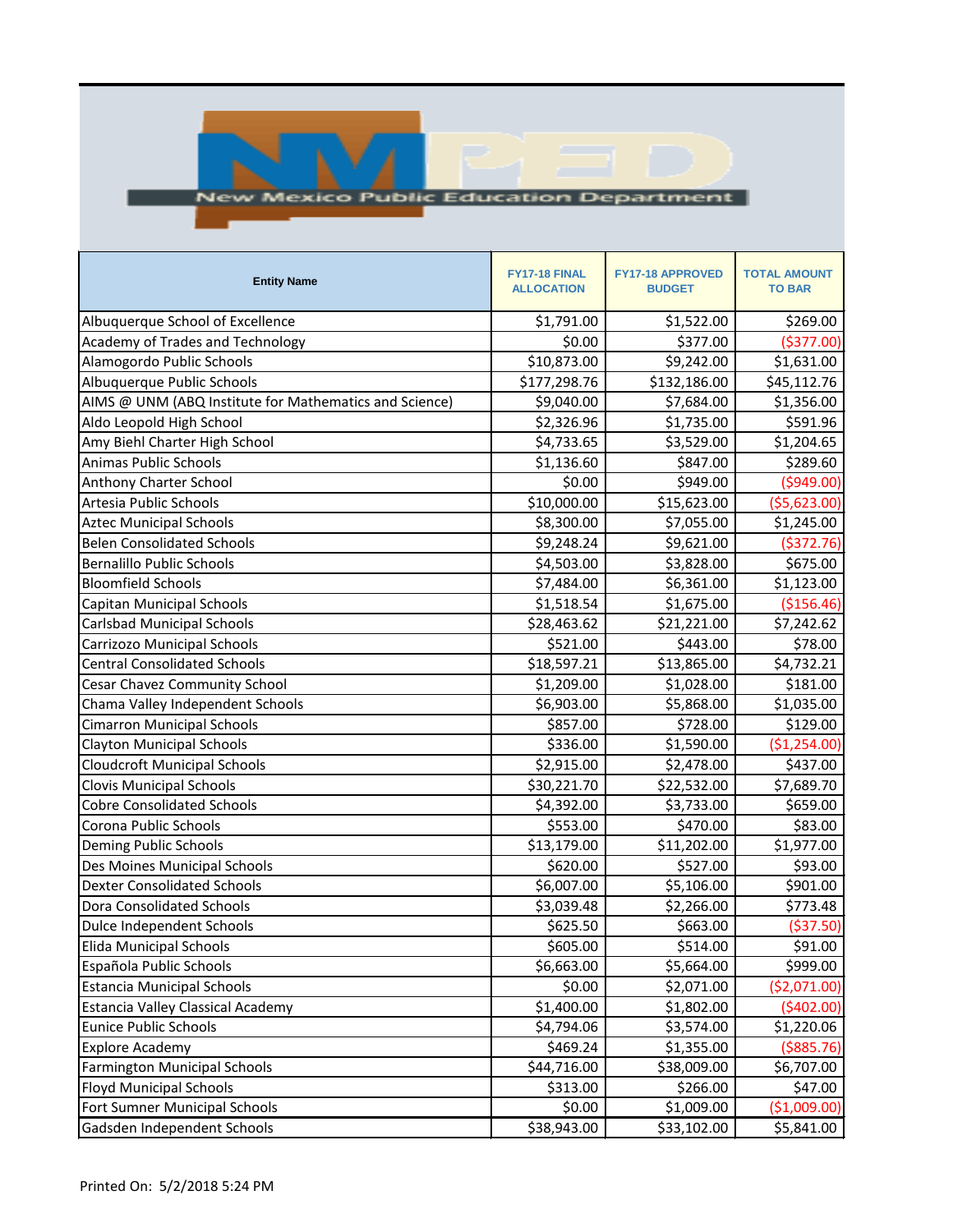

## **New Mexico Public Education Department**

| <b>Entity Name</b>                                   | FY17-18 FINAL<br><b>ALLOCATION</b> | <b>FY17-18 APPROVED</b><br><b>BUDGET</b> | <b>TOTAL AMOUNT</b><br><b>TO BAR</b> |
|------------------------------------------------------|------------------------------------|------------------------------------------|--------------------------------------|
| <b>Gallup-McKinley County Schools</b>                | \$57,131.00                        | \$48,561.00                              | \$8,570.00                           |
| Gilbert L. Sena Charter High School                  | \$1,619.00                         | \$1,376.00                               | \$243.00                             |
| <b>Grady Municipal Schools</b>                       | \$839.00                           | \$713.00                                 | \$126.00                             |
| Grants/Cibola County Schools                         | \$19,082.88                        | \$14,227.00                              | \$4,855.88                           |
| <b>Hagerman Municipal Schools</b>                    | \$2,401.00                         | \$2,041.00                               | \$360.00                             |
| <b>Hatch Valley Public Schools</b>                   | \$3,074.00                         | \$3,074.00                               | \$0.00                               |
| Health Leadership High School                        | \$1,677.65                         | \$2,170.00                               | (\$492.35)                           |
| <b>Hobbs Municipal Schools</b>                       | \$42,459.00                        | \$36,090.00                              | \$6,369.00                           |
| Hondo Valley Public Schools                          | \$704.00                           | \$598.00                                 | \$106.00                             |
| <b>House Municipal Schools</b>                       | \$0.00                             | \$210.00                                 | (\$210.00)                           |
| Jal Public Schools                                   | \$1,497.00                         | \$1,497.00                               | \$0.00                               |
| Jemez Mountain Public Schools                        | 146.75                             | \$160.00                                 | ( \$13.25)                           |
| Jemez Valley Public Schools                          | \$0.00                             | \$432.00                                 | ( \$432.00)                          |
| Lake Arthur Municipal Schools                        | \$456.04                           | \$340.00                                 | \$116.04                             |
| Las Cruces Public Schools                            | \$90,534.00                        | \$76,954.00                              | \$13,580.00                          |
| Las Montañas Charter School                          | \$0.00                             | \$497.00                                 | (5497.00)                            |
| Las Vegas City Public Schools                        | \$4,906.91                         | \$3,658.00                               | \$1,248.91                           |
| <b>Logan Municipal Schools</b>                       | \$1,959.80                         | \$1,461.00                               | \$498.80                             |
| Lordsburg Municipal Schools                          | \$2,964.00                         | \$2,519.00                               | \$445.00                             |
| Los Alamos Public Schools                            | \$4,662.00                         | \$3,963.00                               | \$699.00                             |
| Los Lunas Public Schools                             | \$29,370.04                        | \$21,897.00                              | \$7,473.04                           |
| <b>Loving Municipal Schools</b>                      | \$1,974.00                         | \$1,678.00                               | \$296.00                             |
| Lovington Municipal Schools                          | \$7,684.25                         | \$5,729.00                               | \$1,955.25                           |
| Magdalena Municipal Schools                          | \$1,409.22                         | \$1,051.00                               | \$358.22                             |
| <b>Maxwell Municipal Schools</b>                     | \$194.90                           | \$145.00                                 | \$49.90                              |
| <b>McCurdy Charter School</b>                        | \$2,414.67                         | \$1,800.00                               | \$614.67                             |
| Media Arts Collaborative Charter School (MACCS)      | \$4,998.12                         | \$3,726.00                               | \$1,272.12                           |
| <b>Melrose Municipal Schools</b>                     | \$1,202.84                         | \$897.00                                 | \$305.84                             |
| <b>Mesa Vista Consolidated Schools</b>               | \$1,565.00                         | \$1,330.00                               | \$235.00                             |
| Mission Achievement and Success (MAS) Charter School | \$2,896.00                         | \$2,462.00                               | \$434.00                             |
| Monte del Sol Charter School                         | \$1,013.00                         | \$1,013.00                               | \$0.00                               |
| Mora Independent Schools                             | \$2,365.00                         | \$2,010.00                               | \$355.00                             |
| Moriarty-Edgewood School District                    | \$5,443.90                         | \$10,549.00                              | (55, 105.10)                         |
| Mountainair Public Schools                           | \$391.00                           | \$332.00                                 | \$59.00                              |
| New America School                                   | \$1,718.00                         | \$1,460.00                               | \$258.00                             |
| New Mexico School for the Arts                       | \$439.90                           | \$1,284.00                               | ( \$844.10)                          |
| Pecos Independent School District                    | \$5,418.87                         | \$4,040.00                               | \$1,378.87                           |
| Peñasco Independent Schools                          | \$3,259.00                         | \$2,770.00                               | \$489.00                             |
| Pojoaque Valley Public Schools                       | \$6,099.60                         | \$4,548.00                               | \$1,551.60                           |
| <b>Portales Municipal Schools</b>                    | \$15,099.37                        | \$11,257.00                              | \$3,842.37                           |
| Quemado Independent Schools                          | \$31.31                            | \$155.00                                 | (\$123.69)                           |